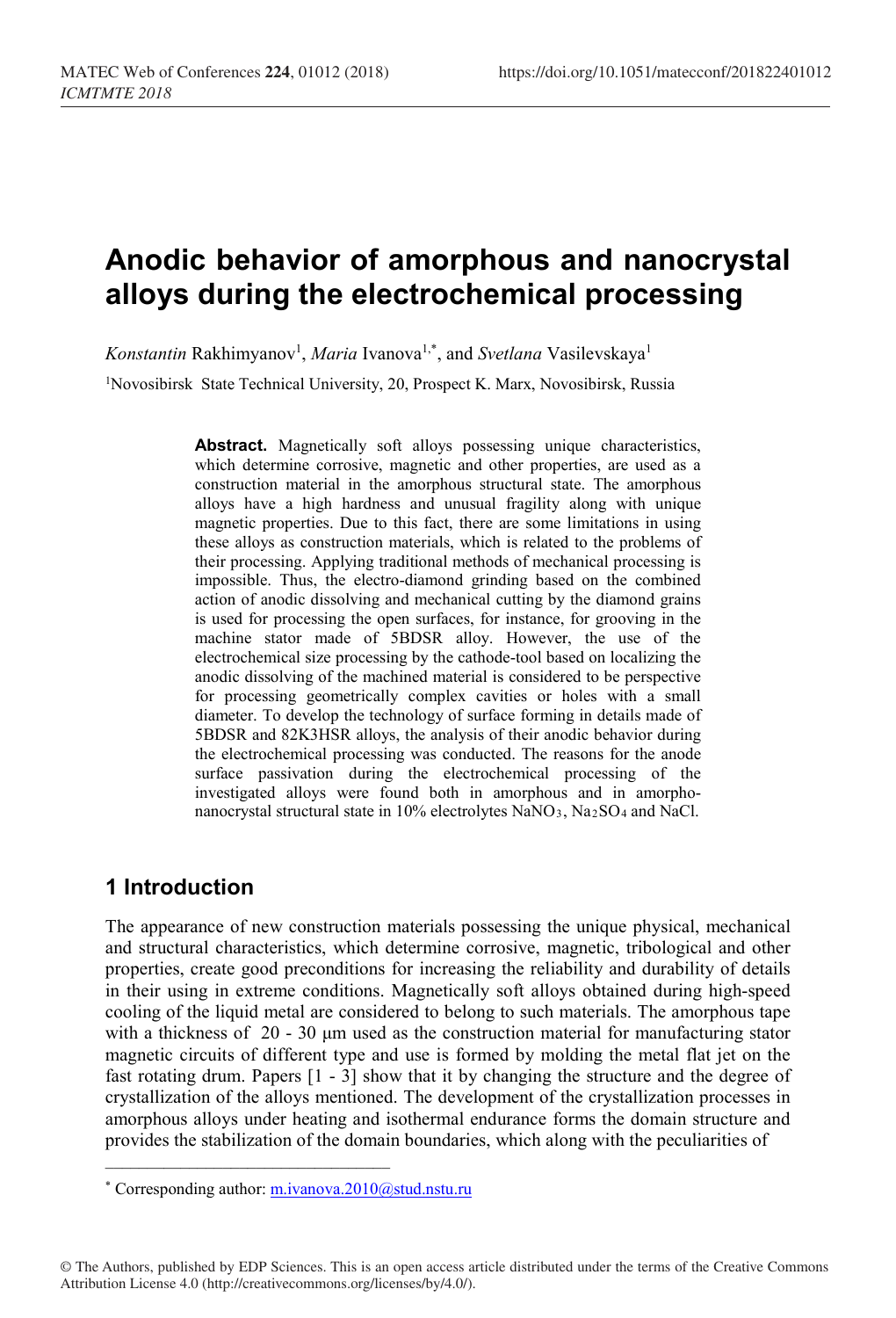the thin alloy structure determines it unique magnetic characteristics. The main materials of this class are iron-based alloys (2NSR, 5BDSR) and cobalt-based alloys (82K3HSR, 84KHSR). Such materials as 2NSR, 82K3HSR and 84KHSR are used as the construction material in the amorphous (after molding) condition and the 5BDSR alloy - in the amorphonanocrystal state which is formed as a result of a partial crystallization during annealing in the electric furnace. The investigations  $[1, 4]$  prove that the degree of alloy crystallization depends on the annealing temperature. The heating of the 5BDSR alloy at a temperature of  $530^{\circ}$  C for an hour forms crystal grains with a size of approximately 15 nm in 38% of the material volume. It proves the incomplete alloy crystallization and its state must be considered as amorpho-nanocrystal. The measurement of magnetic characteristics of the details made of the 5BDSR alloy showed that the best combination of magnetic properties (low coercive force, high values of the saturation induction and magnetic permeability, a low degree of loop rectangularity in the direct and alternating energy field) is observed after annealing in a relatively wide temperature range ( $500^{\circ}$ C -  $600^{\circ}$ C). At the same time, the formation of the best characteristics of the magnetic properties for 82K3HSR, 84KHSR and 2NSR alloys corresponds to particular temperature values  $(470^{\circ}C, 450^{\circ}C, 400^{\circ}C, 400^{\circ}C, 400^{\circ}C, 400^{\circ}C, 400^{\circ}C, 400^{\circ}C, 400^{\circ}C, 400^{\circ}C, 400^{\circ}C, 400^{\circ}C, 400^{\circ}C, 400^{\circ}C, 400^{\circ}C, 400^{\circ}C, 40$ respectively). Insignificant overheating from the optimal temperature value leads to a sharp degradation of the magnetic properties. It defines the use of these alloys as the construction materials mainly in the amorphous (after molding) structural state.

There are limitations in using these alloys as the construction materials, which are connected with the problems of their processing to form certain construction elements in the detail, for example, to groove in stator magnetic circuits. The difficulties in processing are determined by the fact that these materials have a high hardness (to 10 - 12 GPa) and an extreme fragility. The use of the traditional methods of the mechanical processing cannot be possible in this case. A highly effective technology of the electro-diamond grinding for slots in iron of the electric machine stator made of 5BDSR alloy is suggested and implemented in Papers [5, 6]. This technology is based on the joint action of anodic dissolving and the mechanical cutting by diamond grains. However, the electro-diamond grinding is suitable for processing the open surfaces and cannot be used for forming, for instance, holes of small diameter, geometrically-complex cavities, etc. To solve such problems the use of the electrochemical size processing by the cathode-tool based on the localization of the anodic dissolving process of the machined material is considered to be perspective [7, 8].

The paper under consideration is devoted to analyzing the anodic behavior of 5BDSR and 82K3HSR alloys during the electrochemical processing. It is necessary for the further development of the surface forming technology in details made of the materials mentioned.

## **2 Methods of experimental research**

The study of the anodic behavior of alloys produced by the metallurgical plant located in the town of Asha was conducted in two structural states - initial (after molding) and after the thermal processing by the potentio-dynamic method to obtain the polarization dependences of the current density on the anode potential. The polarization investigations were conducted at the experimental installation containing a three-electrode electrochemical cell, the construction of which is presented in Paper [9], the ElinsP-20X potentiostat-galvanostat, a computer to give the test program, register and process the data. The samples of the used materials were cut from the tapes as strips with a width of 10 mm and a length of 20 mm. Sample 1 with a soldered contact wire 2 was placed in the ebonite case 3 and was filled up by the epoxy glue 4 (Figure 1). The potentio-dynamic investigations were accomplished under the potential sweep in the range from 0 V to 12 V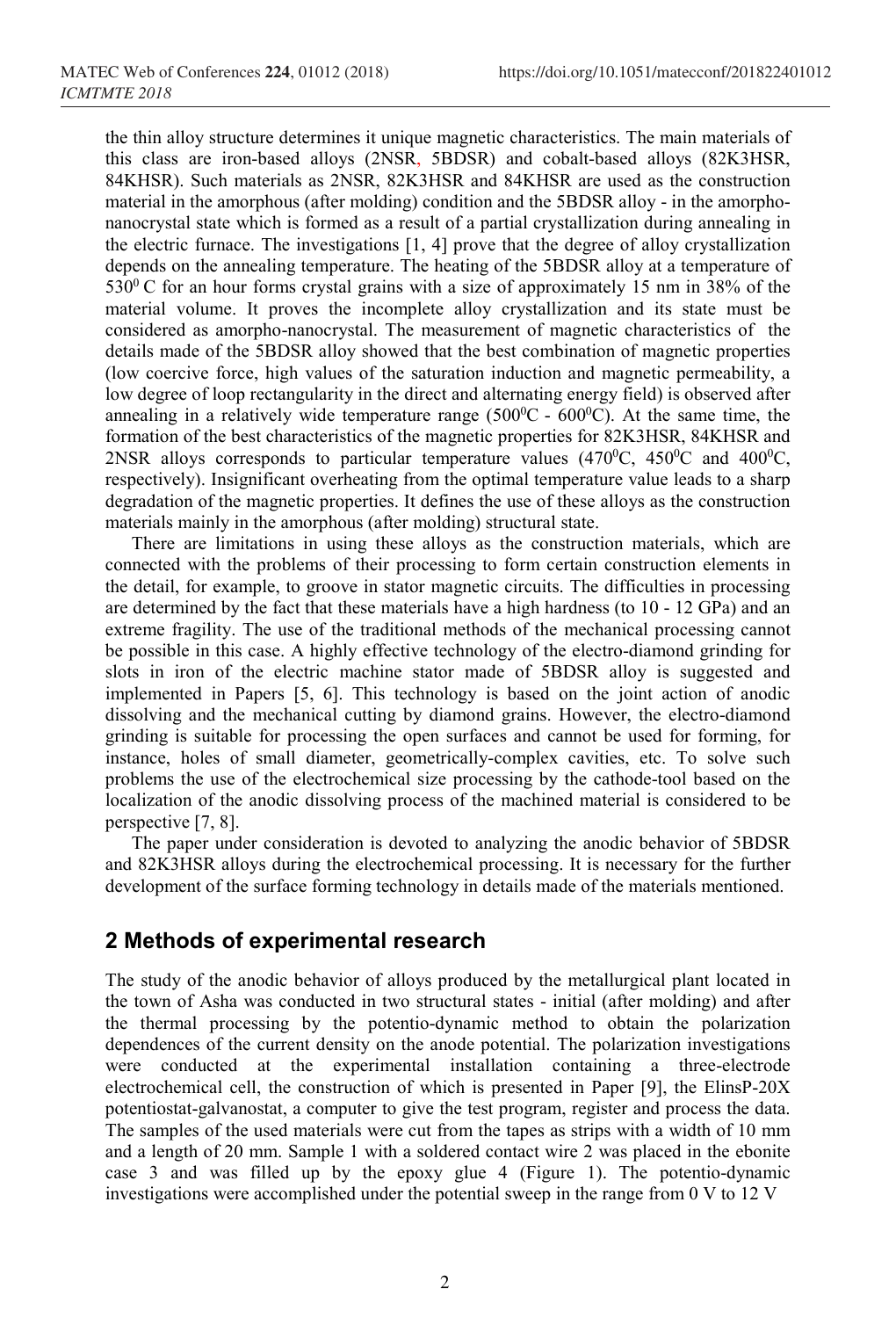

**Fig. 1.** Case construction with a sample for the polarization investigations.

at a speed of 200 mV/s and a step of 0.582 mV. The value of the inter-electrode gap between the anode surface, which is the sample surface B (Figure 1), and the platinum electrode of comparison was equal to 0.1 mm. After each experiment, the sample surface was cleaned by the abrasive paper of P600 with the grain structure 20-28 μm to remove the traces of electrochemical dissolving.

Ten percent water solutions of the NaCl,  $NaNO<sub>3</sub>$ ,  $Na<sub>2</sub>SO<sub>4</sub>$  neutral salts chosen on the recommendations of Papers [10] were used as electrolytes for electrochemical investigations.

#### **3 Results and discussion**

The potentio-dynamic polarization curves of anodic dissolving of the investigated materials in chosen electrolytes are presented in Figures 2 - 7.

The analysis of the polarization test results gives the ground to state that both the stages of the active dissolving when the potential increase is accompanied by the current density growth and the passivation stages, which result in the speed slowdown of anodic dissolving, are typical of both materials during processing in all the electrolytes. More intensive dissolving of the processed material after the thermal processing (curves 2) in comparison with the initial (amorphous) state (curves 1) is common for all the presented dependences. It is proved by the current density increase in the zones with the active dissolving of the materials having the elements of the nanocrystal structure formed during the thermal processing. The fact mentioned is obvious because the appearance of defects as boundaries during the crystallization promotes to intensifying the corrosion processes. The presence of the passivation areas on the polarization curves in a certain range of potentials is explained by the formation of non-soluble oxide films (layers) on the anode surface and by oxygen absorption on it. In this case, the absorption of oxygen occurs at lower potential values in comparison with the equilibrium potential of oxide formation. Absorption and oxide films either partially slow down the process of anodic dissolving (Figures 3, 4) or result in a sharp reduction of the current density with the potential growth (Figures 2, 5, 6). It should be noted that while processing the alloys in  $NaNO<sub>3</sub>$  and  $Na<sub>2</sub>SO<sub>4</sub>$ , the zone of active dissolving starts in achieving the potential value 2 V (Figures 2, 3, 5, 6). Another character of anodic behavior in the zone of active dissolving is seen in using the solution of sodium chloride (Figures 4, 7). The introduction of the chlorine anions in the solution, which are activating, shifts the beginning of active dissolving in the zone of lower potential values. It is connected with the fact that the chlorine anions in part or in whole displace oxygen from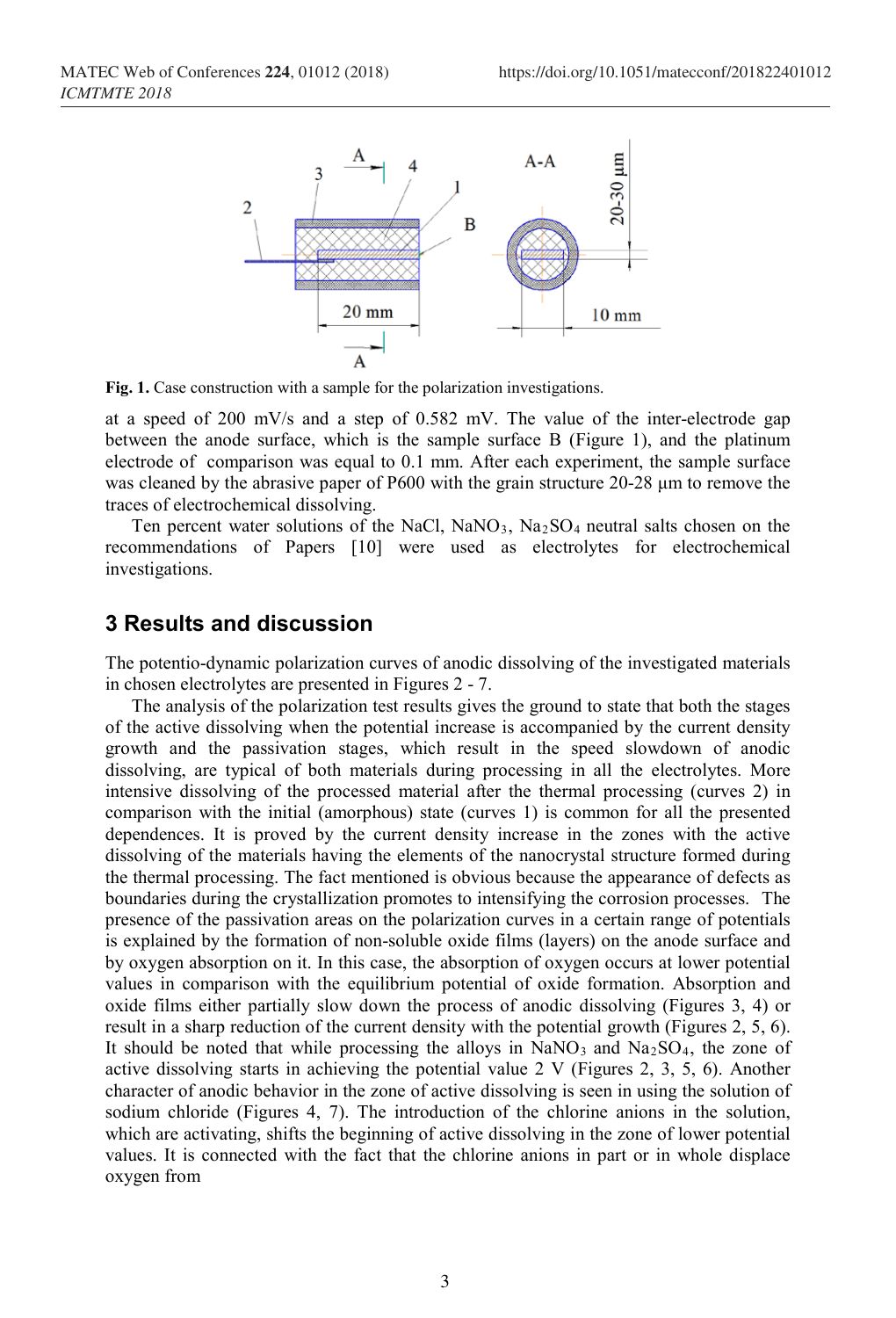

**Fig. 2.** Potentio-dynamic polarization curves of the 5BDSR alloy anodic dissolving in 10% NaNO<sub>3</sub>:  $1$  – before the thermal processing;  $2$  – after the thermal processing



**Fig. 4.** Potentio-dynamic polarization curves of the 5BDSR alloy anodic dissolving in 10% NaCl:  $1 - \text{before}$  the thermal processing;  $2 - \text{degree}$ after the thermal processing



**Fig. 6.** Potentio-dynamic polarization curves of the 82K3HSR alloy anodic dissolving in 10%  $Na<sub>2</sub>SO<sub>4</sub>: 1 - before the thermal processing; 2 –$ after the thermal processing



**Fig. 3.** Potentio-dynamic polarization curves of the 5BDSR alloy anodic dissolving in 10%  $Na<sub>2</sub>SO<sub>4</sub>: 1 - before the thermal processing; 2 –$ after the thermal processing



**Fig. 5.** Potentio-dynamic polarization curves of the 82K3HSR alloy anodic dissolving in 10% NaNO<sub>3</sub>:  $1$  – before the thermal processing;  $2$  – after the thermal processing



**Fig. 7.** Potentio-dynamic polarization curves of the 82K3HSR alloy anodic dissolving in 10% NaCl:  $1 - \text{before}$  the thermal processing;  $2 - \text{after}$ the thermal processing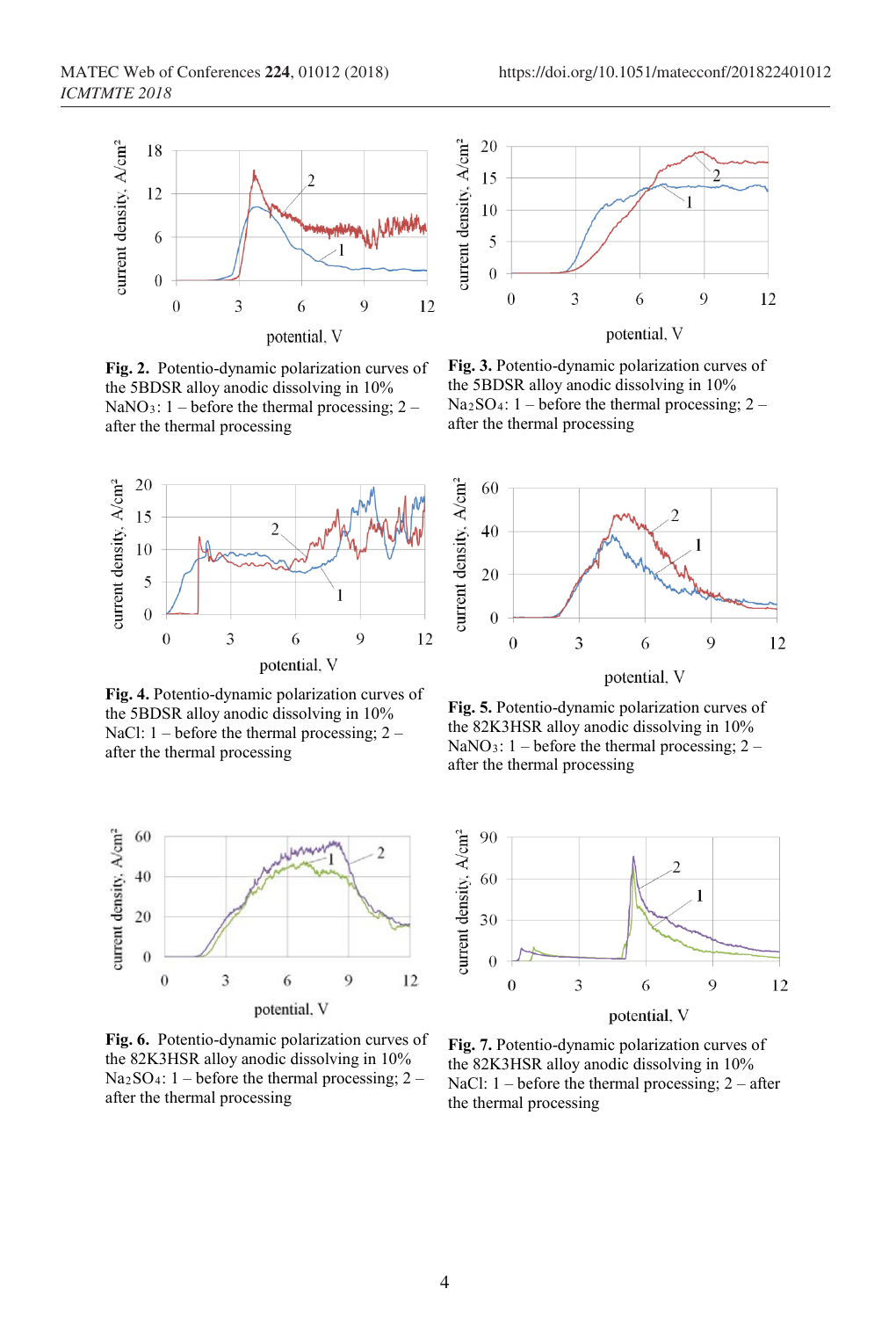the passivating oxide films on the anode surface, forming the compound with the metal, for example,  $FeCl<sub>2</sub>$  in processing the 5BDSR alloy (Figure 4). This compound is easily dissociated in the electrolyte solution.

The polarization curve of anodic dissolving the 82K3HSR amorphous alloy in the sodium chloride solution has somewhat different character (Figure 7). After a small zone of active dissolving in a narrow range of potentials  $(0.5 V - 1.0 V)$ , the material changes into the passive state with a significant reduction in the current density up to the potential value of 5 V. Such behavior is explained by the presence of chrome in the composition of the 82K3HSR amorphous alloy. It is known [11] that the introduction of more than 13% (at.) of chrome in crystal metals turns them into the corrosion-resistant steels. It is related to the fact that there is no accumulation of chrome in the surface film in its less concentration in crystalline alloys during the passivation. The film mainly consists of the hydrated oxide – the copper hydroxide, which is considerably inferior in its anticorrosive properties to the passivating film from the hydrated chrome oxide-hydroxide. Unlike crystalline alloys, the chrome content in the amorphous alloy equal to 3% (at.) increases its amount in the passivating film by more than 50%. The presence of the activating chlorine anions in the solution, which act as a catalyst, results in substituting oxygen in the oxide film, thus forming the  $CrCl<sub>2</sub>$  compound, easily dissolved in water. As a result of the anode surface depassivation, a sharp rise in the current density is observed at a potential value of 5 V, which characterizes active dissolving of the amorphous alloy. Then the zone of active dissolving is again changed by the passivation zone. At the same time the authors [11] consider that the main mechanism of the anode surface depassivation is the destructive action of the gaseous chlorine on the passivating film.

#### **4 Conclusions**

It is established experimentally that electrochemical dissolving of the 5BDSR and 82K3HSR alloys in the initial and annealed states in the water solutions of the neutral salts is accompanied by the passivation processes connected with forming absorption and oxide films on the processed surfaces. Forming the detail surfaces made of the materials of this class by using electrochemical processing will require a search for solutions to removing the passivation phenomena. The use of the existing mechanisms for activating the electrochemical processing (heat, hydraulic, light-hydraulic, photo-activation, etc.) separately or in a certain combination will be determined by the possibility of their implementing in the processes of forming.

## **References**

- 1. Yu.N. Goykhenberg, V.E. Roschin, S.I. II<sup>in, Osobennosti kristallizatsii i</sup> *formirovaniya magnitnykh svoystv amorfnykh splavov pri nagreve* (*Peculiarities of Crystallization and Formation of Magnetic Properties of Amorphous Alloys in Heating),* Bulletin of the South Ural State University. Ser. Metallurgy, v. **16**, pp. 134- 142 (2016) (in Russian). - DOI: 10/14529/met160320
- 2. Yu.N. Goykhenberg, V.E. Roschin, S.I. IIyin, *Struktura i magnitnyye svoystva amorfnykh splavov v zavisimosti ot stepeni kristallizatsii (Structure and magnetic properties of amorphous alloys as a function of degree of crystallinity),* Bulletin of the South Ural State University. Ser. Metallurgy, v. **16**(**14)**, pp. 24-28 (2011) (in Russian).
- 3. K.Kh. Rakhimyanov, N.P. Gaar, A.S. Eremina, *Magnitnye kharakteristiki izdeliy, vypolnennykh iz nanokristallicheskikh i amorfnykh splavov (Magnetic characteristics of products made from nanocrystalline and amorphous alloys),* Obrabotka metallov